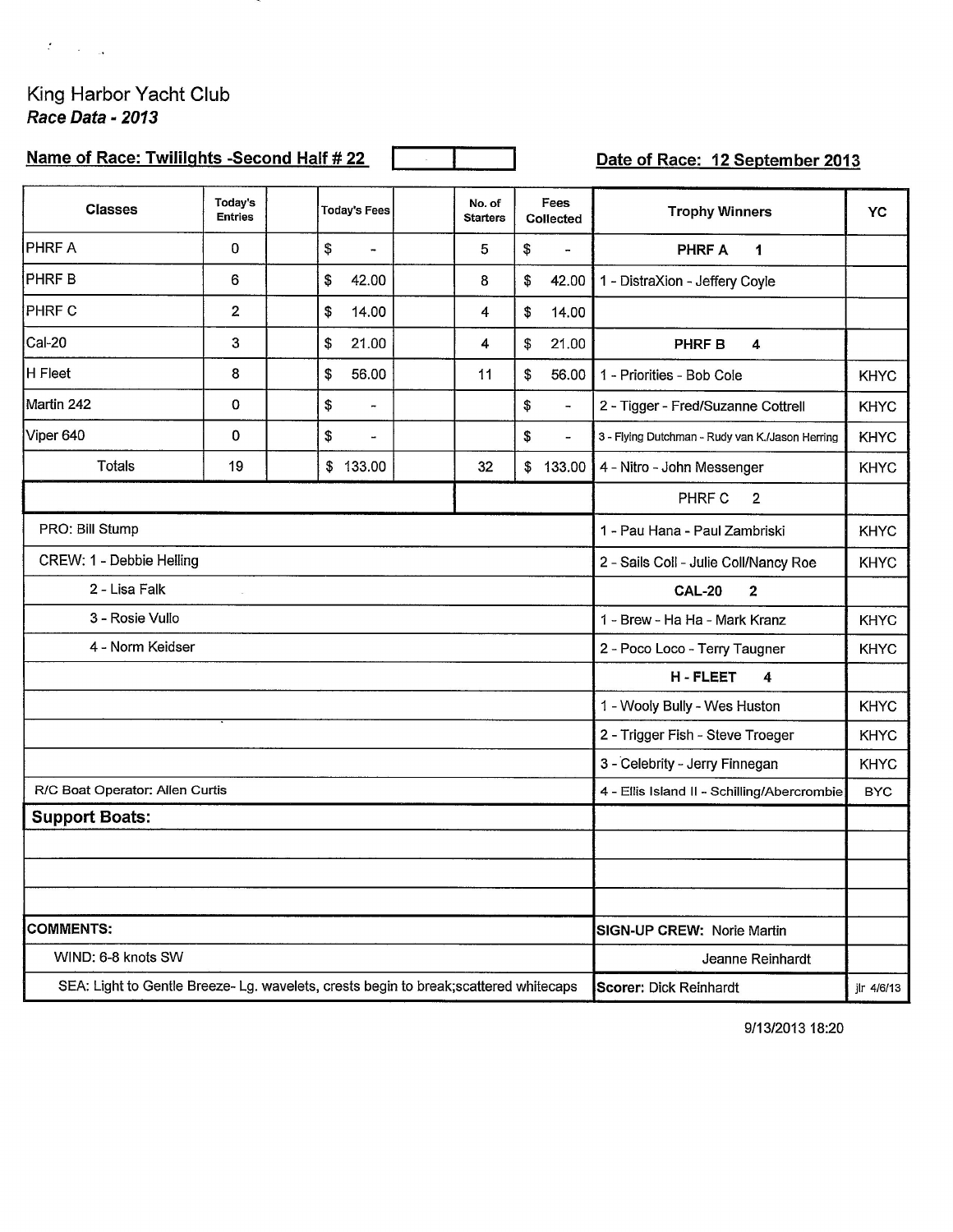## **2013 KHYC TWILIGHTS #22**

Race Date: 12 Sep 201

Wind Speed: 6-8 kn

## PRO: Bill Stump

|               | Div<br>Rank    | Sail No. | <b>Boat Name</b>                   | <b>Owner / Skipper</b>     | <b>Rating</b> | Finish<br><b>Time</b> | <b>Elapsed</b><br><b>Time</b> | Corrected<br><b>Time</b> | <b>Boat Type</b> | Club        |
|---------------|----------------|----------|------------------------------------|----------------------------|---------------|-----------------------|-------------------------------|--------------------------|------------------|-------------|
| PHRF-A        |                |          | Time on Time / Start Time 18:20:00 |                            |               |                       |                               |                          |                  |             |
|               |                | 4417     | Distraxion $(*)$                   | Jeffery Coyle              | 36            | 19:16:07              | 00:56:07                      | 01:02:15                 | Xp44             | <b>KHYC</b> |
|               | $\overline{2}$ | 35008    | Deja Vu (*)                        | Tom Payne                  | 42            | 19:22:25              | 01:02:25                      | 01:08:32                 | D35              | <b>RBYC</b> |
| <b>PHRF-B</b> |                |          | Time on Time / Start Time 18:25:00 |                            |               |                       |                               |                          |                  |             |
|               |                | 87309    | Priorities (*)                     | Bob Cole                   | 99            | 19:23:53              | 00:58:53                      | 00:58:58                 | Olson 30         | <b>KHYC</b> |
|               | $\overline{2}$ | 42757    | Tigger $(*)$                       | Fred & Suzanne Cottrell    | 84            | 19:22:34              | 00:57:34                      | 00:59:01                 | J 33             | <b>KHYC</b> |
|               | 3              | 87027    | <b>Flying Dutchman</b>             | Rudy Van K./ Jason Herring | 93            | 19:23:25              | 00:58:25                      | 00:59:03                 | Hobie 33         | <b>KHYC</b> |
|               | $\overline{4}$ | 97626    | Nitro                              | John Messenger             | 84            | 19:25:44              | 01:00:44                      | 01:02:16                 | J 33             | <b>KHYC</b> |
|               | 5              | 54       |                                    | Charlie Bielecki           | 96            | 19:28:10              | 01:03:10                      | 01:03:33                 | Melges 24        | <b>KHYC</b> |
|               | 6              | 600      | Tensor                             | John Selmon                | 111           | 19:32:07              | 01:07:07                      | 01:06:00                 | Viper 640        | <b>KHYC</b> |
|               | 7              | 46575    | Calais                             | Jerry Hunter               | 81            | 19:29:52              | 01:04:52                      | 01:06:49                 | Dencho 33        | <b>KHYC</b> |
| <b>DNF</b>    | 9              | 151      | Rokit                              | Rupert Nuttal-Smith        | 111           |                       |                               |                          | Viper 640        | <b>KHYC</b> |
| <b>PHRF-C</b> |                |          | Time on Time / Start Time 18:30:00 |                            |               |                       |                               |                          |                  |             |
|               |                | 46522    | Pau Hana                           | Paul Zambriski             | 150           | 19:19:41              | 00:49:41                      | 00:46:08                 | Martin 242       | <b>KHYC</b> |
|               | $\sqrt{2}$     | 207      | Sails Coll (*)                     | Julie Coll/ Nancy Roe      | 150           | 19:21:22              | 00:51:22                      | 00:47:42                 | Martin 242       | <b>KHYC</b> |
|               | 3              | 97947    | Fly Away                           | Jake Sorosky               | 150           | 19:21:46              | 00:51:46                      | 00:48:04                 | Martin 242       | <b>KHYC</b> |
|               | $\overline{4}$ | 28124    | No Way $!$ $(*)$                   | Don Souther                | 138           | 19:22:22              | 00:52:22                      | 00:49:28                 | $B-25$           | <b>KHYC</b> |
| <b>Cal 20</b> |                |          | One Design                         |                            |               |                       |                               |                          |                  |             |
|               |                | 15c      | Brew Ha Ha                         | Mark Kranz                 |               |                       |                               |                          | Cal 20           | <b>KHYC</b> |
|               | $\overline{2}$ | 2        | Poco Loco                          | Terry Taugner              |               |                       |                               |                          | Cal 20           | <b>KHYC</b> |
|               |                |          |                                    |                            |               |                       |                               |                          |                  |             |